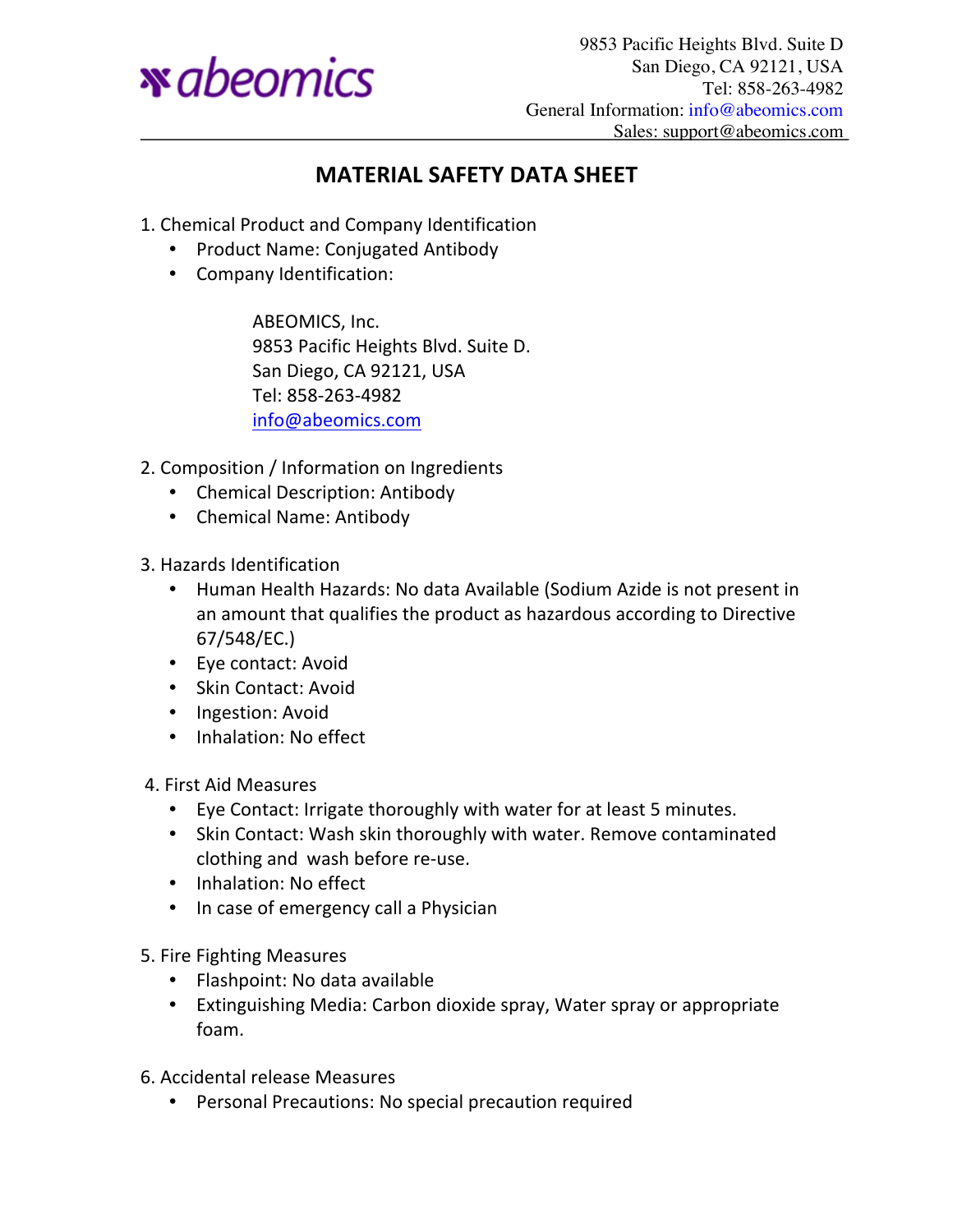

- Environment Precautions: No specific precaution required.
- 7. Handling & Storage
	- Handling: Wash hands thoroughly after working with this material.
	- Storage Conditions: Store at 4°C. Do not freeze. Keep container closed and protected from direct sunlight and moisture.
	- Sensitivity to Static Discharge: Not applicable
- 8. Exposure Controls / Personal Protection
	- Occupational Exposure Limits: None
	- Engineering's Measures: None
	- Respiratory Protection: Not needed
	- Hand Protections: Gloves (Rubber or plastic.)
	- Skin Protection: Plastic apron, sleeves, boots if handling large quantities
	- Eye Protection: Not required
	- Hygiene Recommendations: Contaminated clothing should be removed and washed before re-use.
- 9. Physical and Chemical Properties
	- Physical State: Liquid
	- Appearance: Colorless
	- Flashpoint: No data available
	- Specific Gravity: No data available
	- Ph  $(100\%)$ : Neutral  $(7.5-8.0)$

10. Stability and Reactivity

- Stability: Stable unless heated
- Hazardous Polymerization: No data available
- Conditions to Avoid: Exposure to heat
- Materials to Avoid: None
- Hazardous Decomposition products: No data available

11. Toxological Information

- Acute Oral Toxicity (Albino Rats)- No data available
- Primary Skin Irritation Test: No data available
- Skin Irritation Index Draize Rating: No data available
- Primary Eye Irritation Tests: No data available
- Human Hazard Characterization: No data available